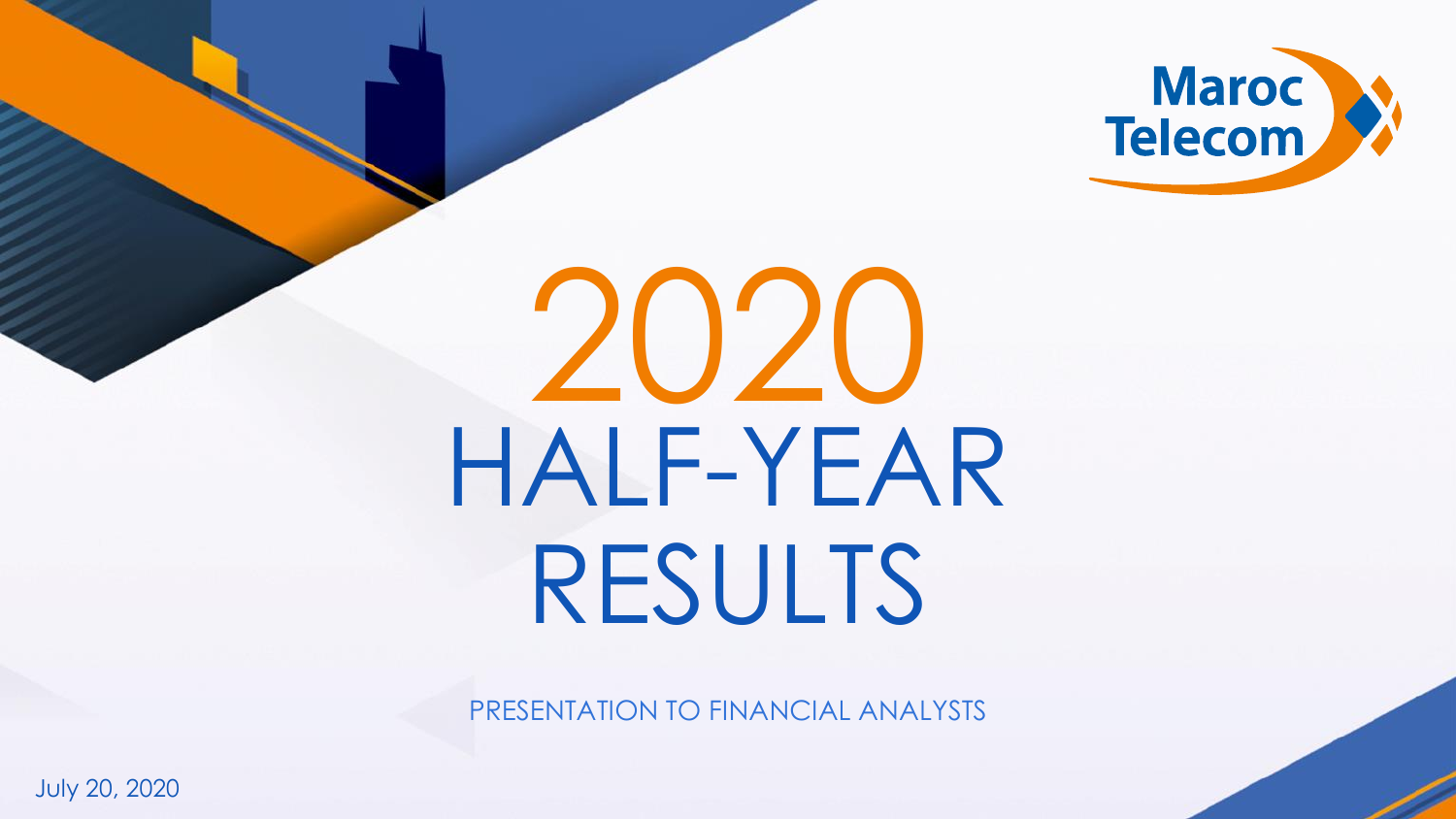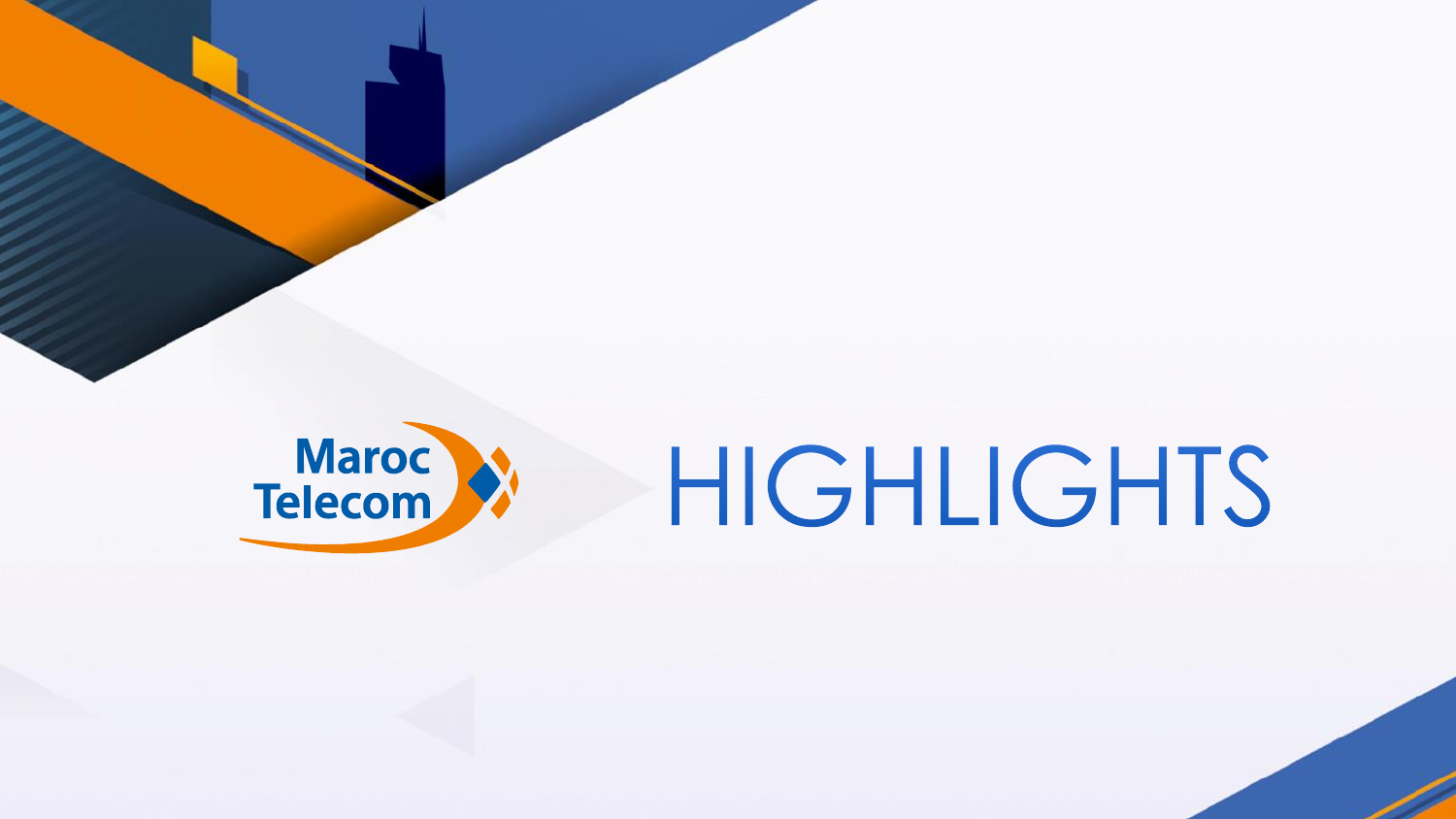**HIGHLIGHTS** BUSINESS REVIEW FINANCIAL REVIEW APPENDICES

### H12020 HIGHLIGHTS

#### STABILITY OF CONSOLIDATED REVENUE DESPITE THE EFFECTS OF THE HEALTH CRISIS

## **MAD 18.3 billion**

GROWTH OF GROUP'S EBITDA

 $+1.4\%^{(1)}$ 

### INCREASE IN FIXED-LINE REVENUE IN MOROCCO

 $+1.5%$ 

SURGE IN MOBILE DATA REVENUE



HIGH SPEED MOBILE **COVERAGE** IN MOROCCO

99%

(1) On a like-for-like basis. The like-for-like basis shows the effects of consolidating Tigo Chad as though the consolidation had actually occurred on January 1, 2019, and the use of a constant exchange rate.

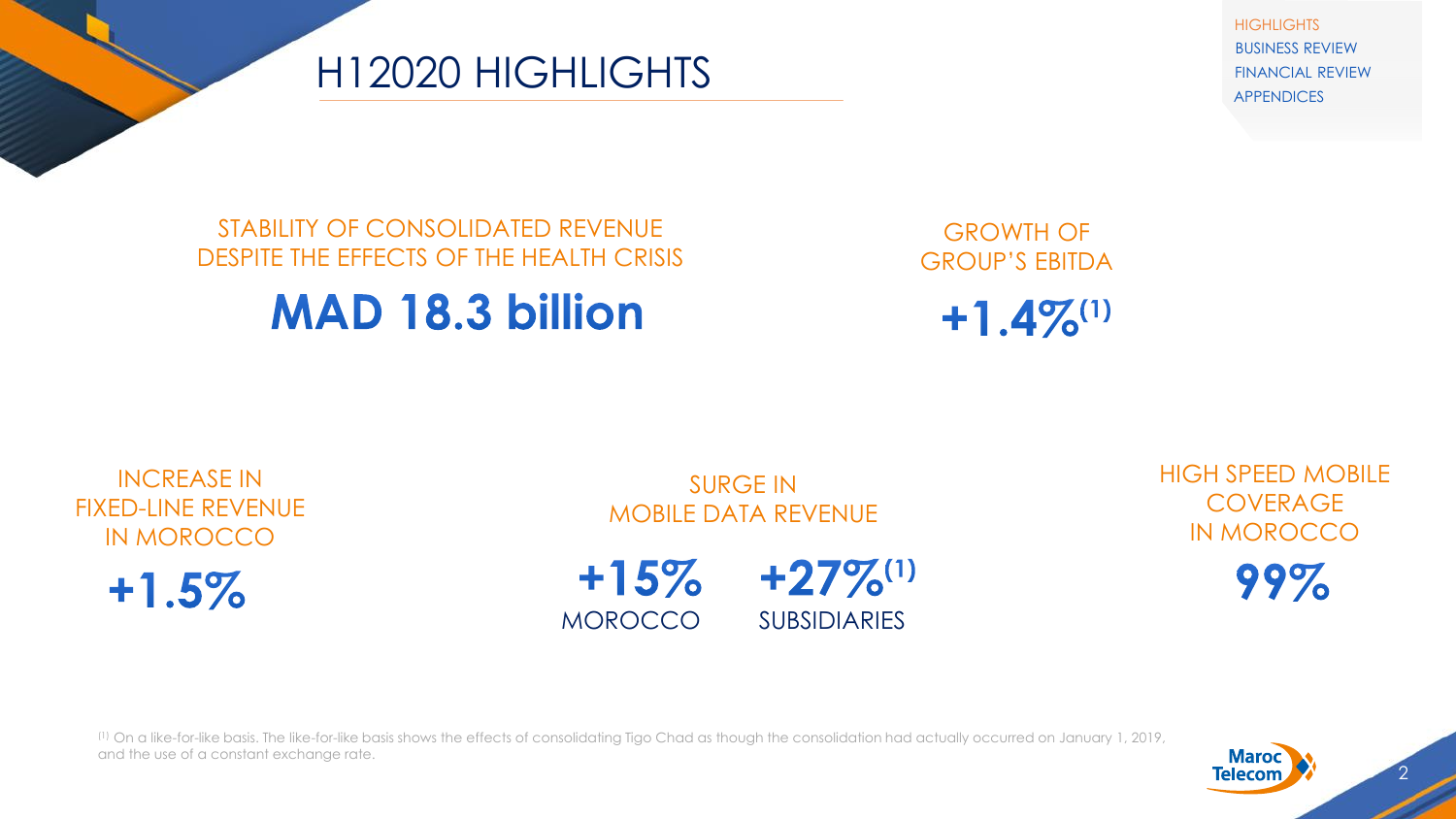## REGULATORY HIGHLIGHTS

**HIGHLIGHTS** BUSINESS REVIEW FINANCIAL REVIEW APPENDICES

## **Morocco**

**—**

**—**

**—**

The terms of the ANRT decision concerning the referral to Wana on unbundling related to a financial penalty and injunctions are respected in accordance with the time limits;

Withdrawal of Wana's judicial request on unbundling witch was brought before the commercial court of Rabat;

Mobile Call termination price asymmetry maintained to the advantage of competitors (20% with Inwi et 6% with Orange);

ANRT preparation of the General Guidance Note for telecommunications sector development by 2023 in progress. The note is initially scheduled for 2019.

## **Subsidiaries**

**—**

**—**

**—**

**—**

Two tenders for 4G licence in Mauritania, declared unsuccessful;

Mobile Call termination decrease in Gabon, Mali, Togo and Chad;

New decrees strengthening customer identification obligations in Mali, Gabon, Benin and Niger;

Continuous pressure from regulators on quality of service obligations;

Continued pressure from sectoral contributions.

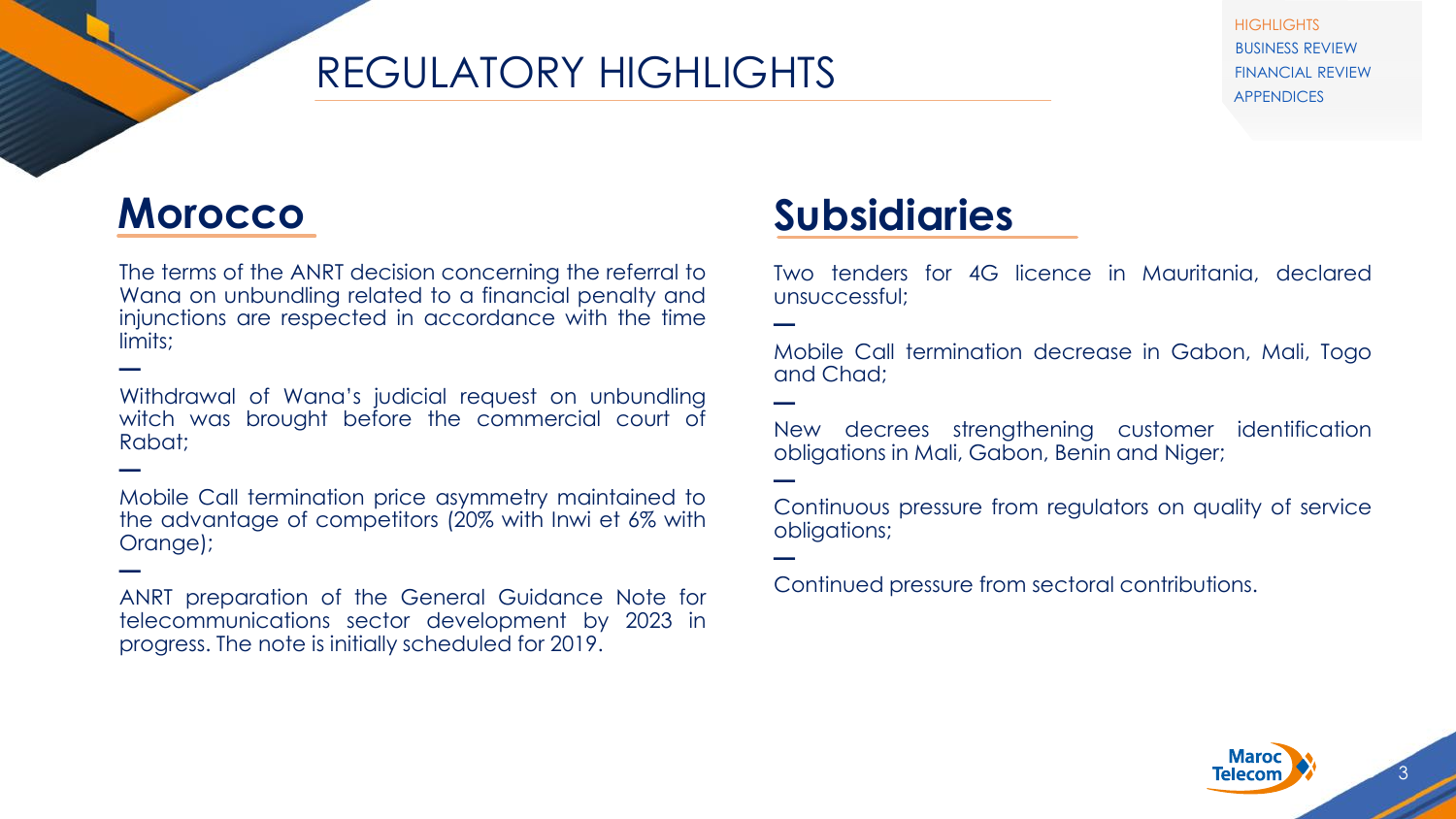## EFFECTIVE MANAGEMENT OF THE COVID-19 CRISIS

## **Management of the crisis**

**—**

**—**

**—**

**—**

**—**

Organization of working and health security conditions for employees to ensure business continuity;

Continuity of the technical and commercial service with the main focus on teleworking and the digitalization of functions and processes;

Launch of the e-store, making it easier to sign up for, purchase and pay for Mobile and Internet services online;

Covid-19 testing of all employees and on-site suppliers;

Supply chain enhancement (commercial and technical);

Extension of international bandwidth to accommodate increased use and to maintain quality of service.

## **Impact of the crisis**

**—**

Economic recession (-5.2% in 2020 in Morocco according to Bank Al-Maghrib and 1.7% on average in the countries where the Group is present) and impact on household spending;

Decrease in the activity (prepaid, roaming and international incoming);



**HIGHLIGHTS** BUSINESS REVIEW FINANCIAL REVIEW APPENDICES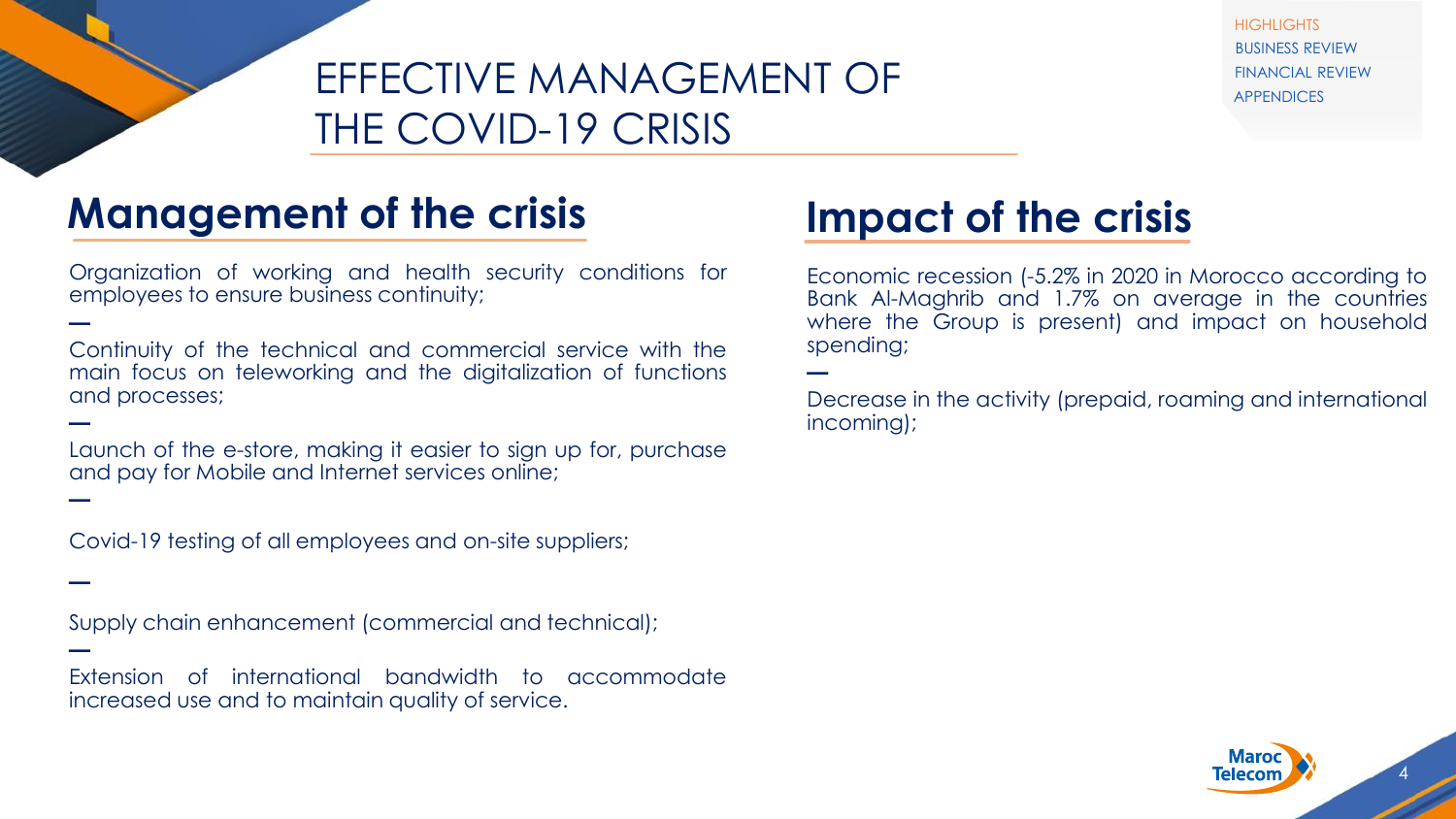**HIGHLIGHTS** BUSINESS REVIEW FINANCIAL REVIEW APPENDICES



More than **68 million** customers in the Group **(up 9%)** partly due to the integration of Tigo Chad into the Group's scope since 1 July 2019

**OVERVIEW** 

Stable revenue despite the health crisis, driven by the growth in **Mobile and Fixed-line Data in Morocco and the subsidiaries**

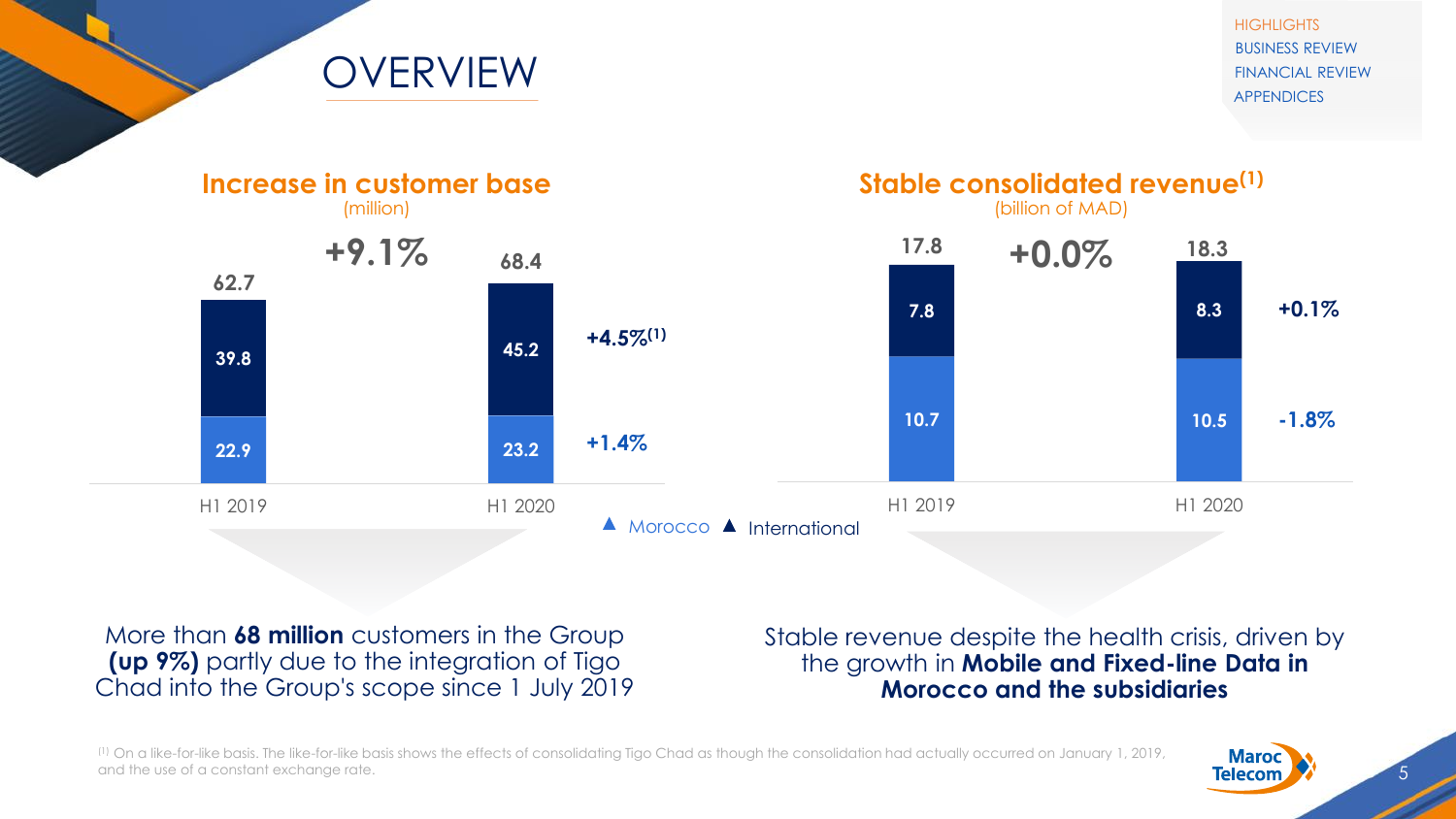

FAITS MARQUANTS REVUE DES ACTIVITÉS REVUE FINANCIÈRE ANNEXES

| <b>2020 Outlook(1)</b><br>February 2020 release     | H <sub>1</sub> 2020 Performance <sup>(1)</sup> | Revised outlook due to the<br>health crisis context $(1)$                      |  |  |  |
|-----------------------------------------------------|------------------------------------------------|--------------------------------------------------------------------------------|--|--|--|
| <b>STABLE REVENUE</b>                               | $+0.0\%$                                       | <b>SLIGHT DECREASE IN</b><br><b>REVENUE</b>                                    |  |  |  |
| <b>STABLE EBITDA</b>                                | $+1.4%$                                        | <b>SLIGHT DECREASE IN</b><br><b>EBITDA</b>                                     |  |  |  |
| $CAPEX^{(2)}$ OF<br>APPROXIMATELY 15%<br>OF REVENUE | 6.5%                                           | <b>CAPEX<sup>(2)</sup> OF</b><br><b>APPROXIMATELY 10%</b><br><b>OF REVENUE</b> |  |  |  |



6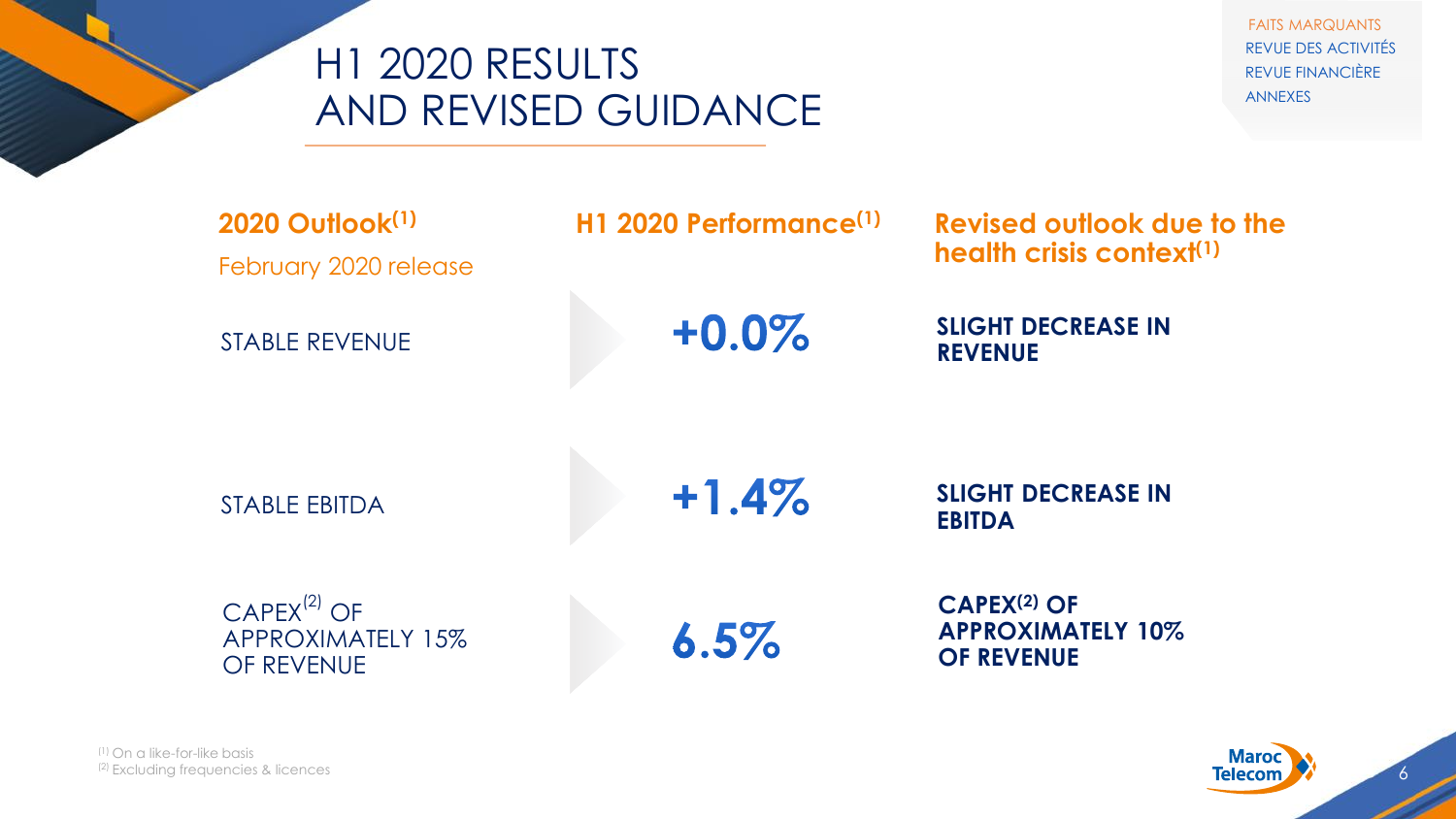

## BUSINESS REVIEW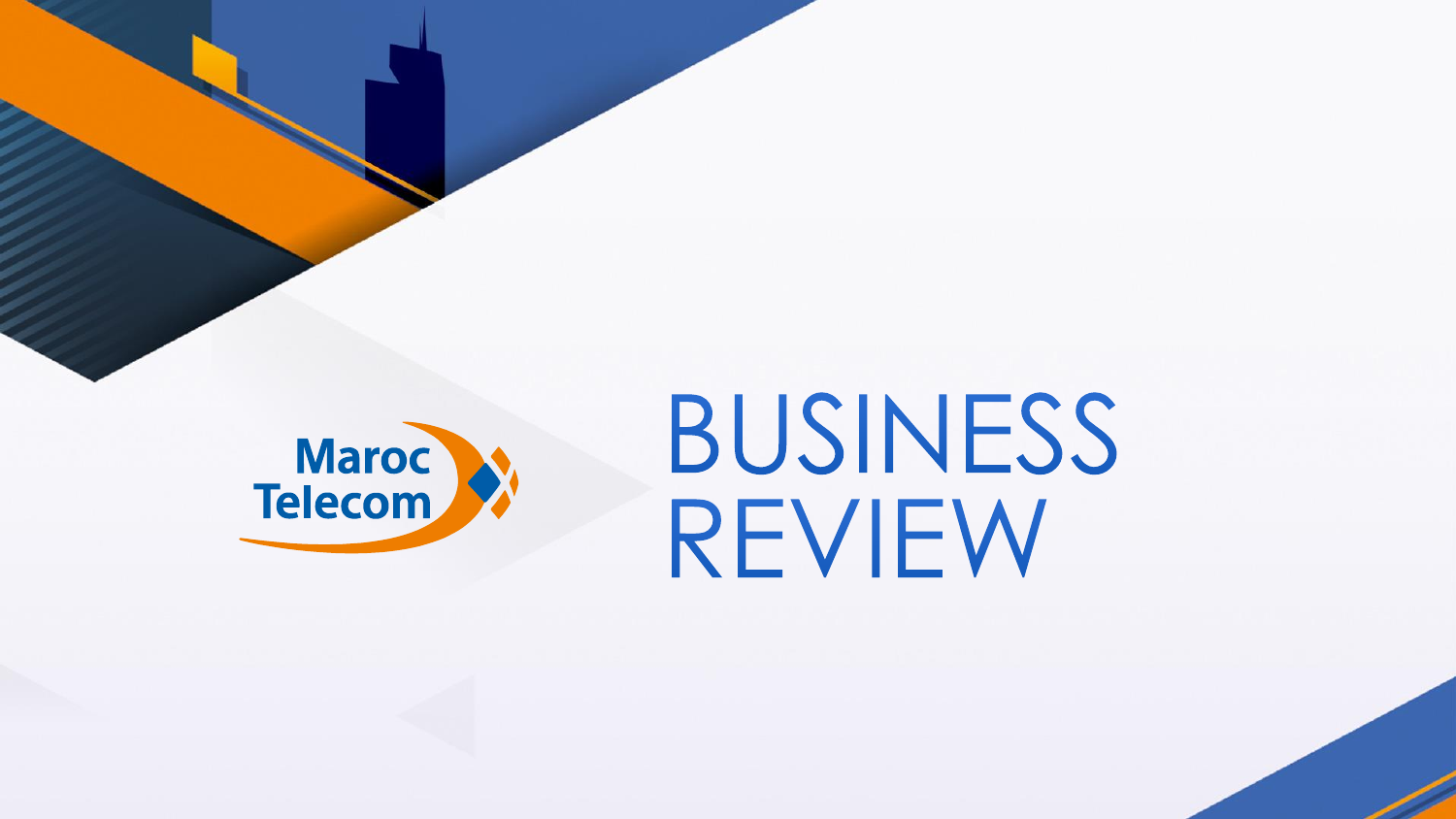MOROCCO / **MOBILE**

**HIGHLIGHTS** BUSINESS REVIEW FINANCIAL REVIEW APPENDICES



**Decline in Mobile incoming revenue** due to decline in Mobile voice traffic

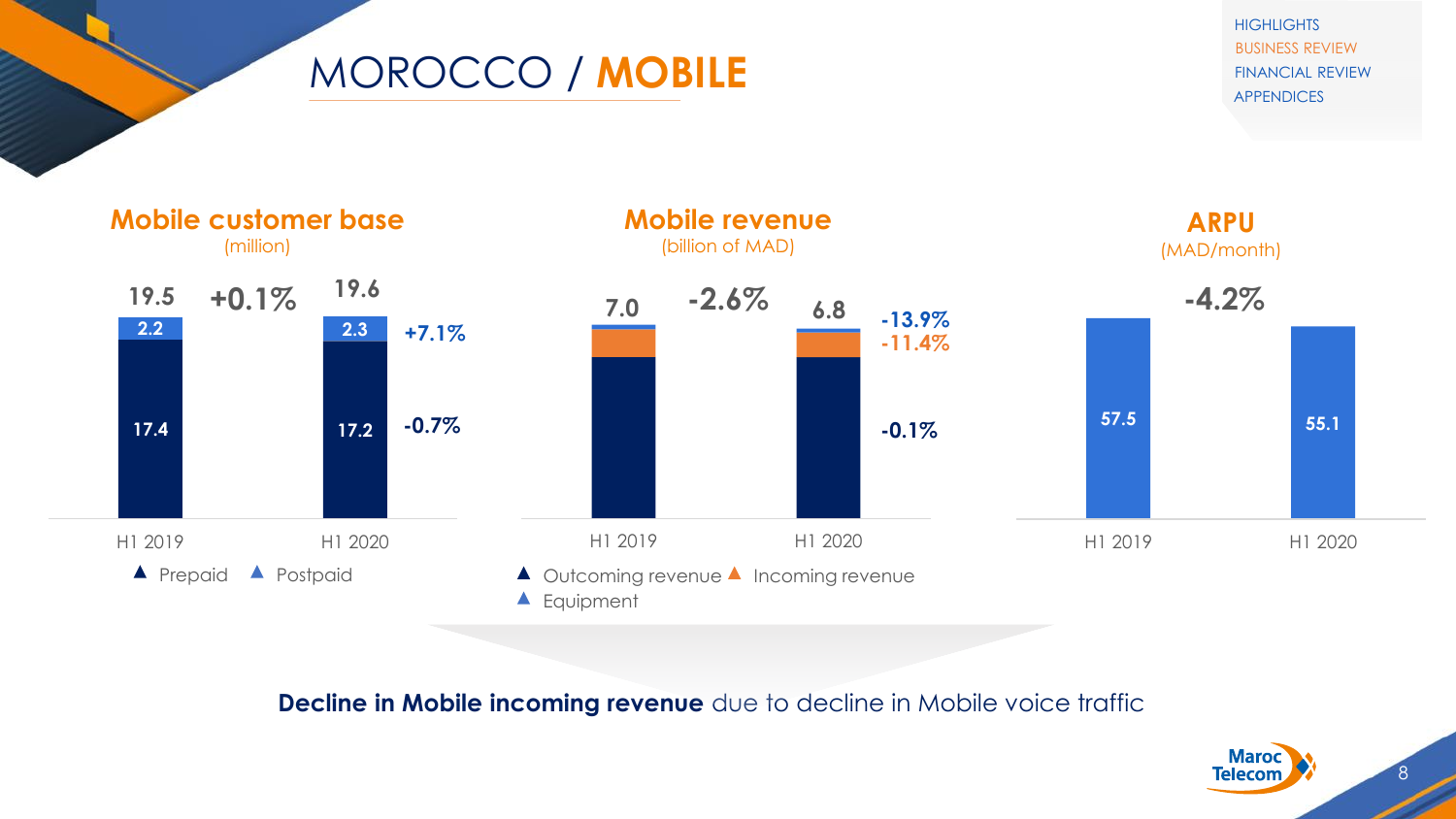## MOROCCO / **MOBILE INTERNET :** Continued growth





#### **Strong rise in Data traffic at the beginning of the health crisis**

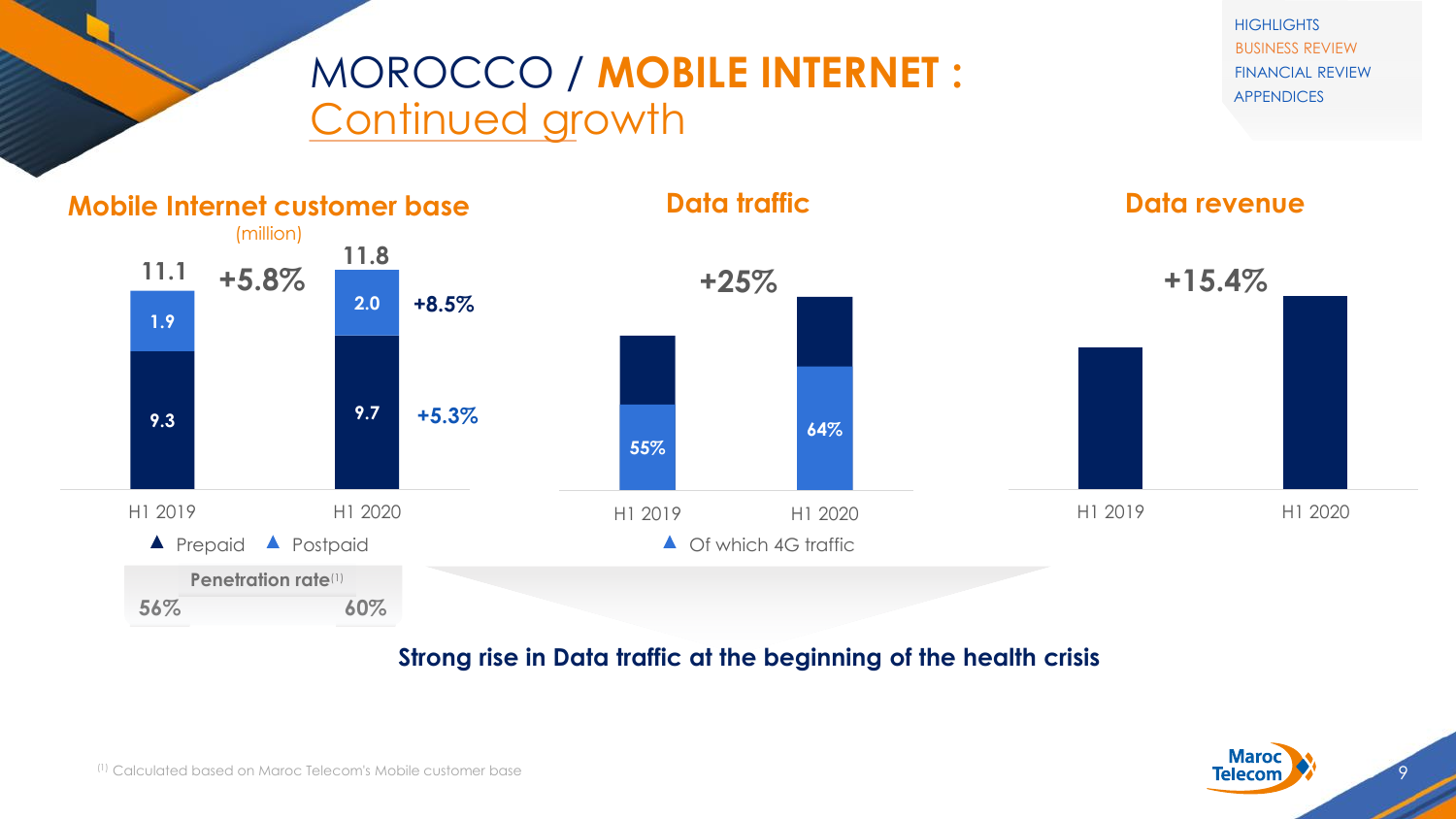## MOROCCO / **FIXED-LINE AND INTERNET :**  Increase in Data revenue

**HIGHLIGHTS** BUSINESS REVIEW FINANCIAL REVIEW APPENDICES



#### **Strong Fixed-line performance** driven by Data

#### **High installations of fiber-optic lines** (+40% increase in the FTTH customer base)

and **increase in ADSL lines** (+9%)

(1) Including low bandwidth, leased lines and FTTH (2) Fixed-line data includes Internet, ADSL TV and Data services to businesses Maroc

10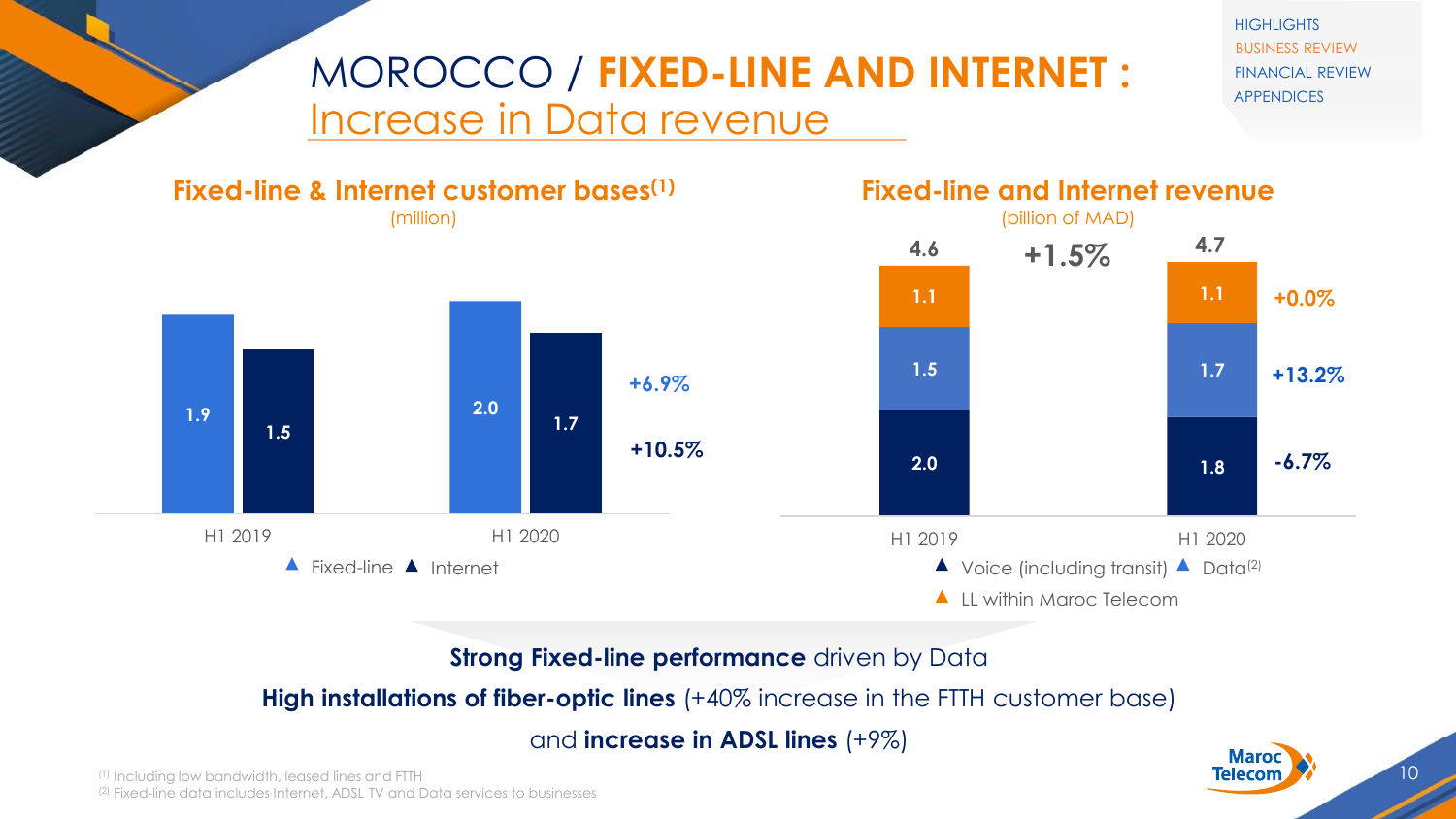

#### **Mobile customer base continue to grow (+4,5%(1))**

**Slowdown in the commercial dynamic** following the various measures decreed within the framework of the state of health emergency

#### Drop in incoming international traffic offset by the **27% jump in Mobile Data and 16% jump in Mobile Money**

(1) On a like-for-like basis. The like-for-like basis shows the effects of consolidating Tigo Chad as though the consolidation had actually occurred on January 1, 2019, and the use of a constant exchange rate.

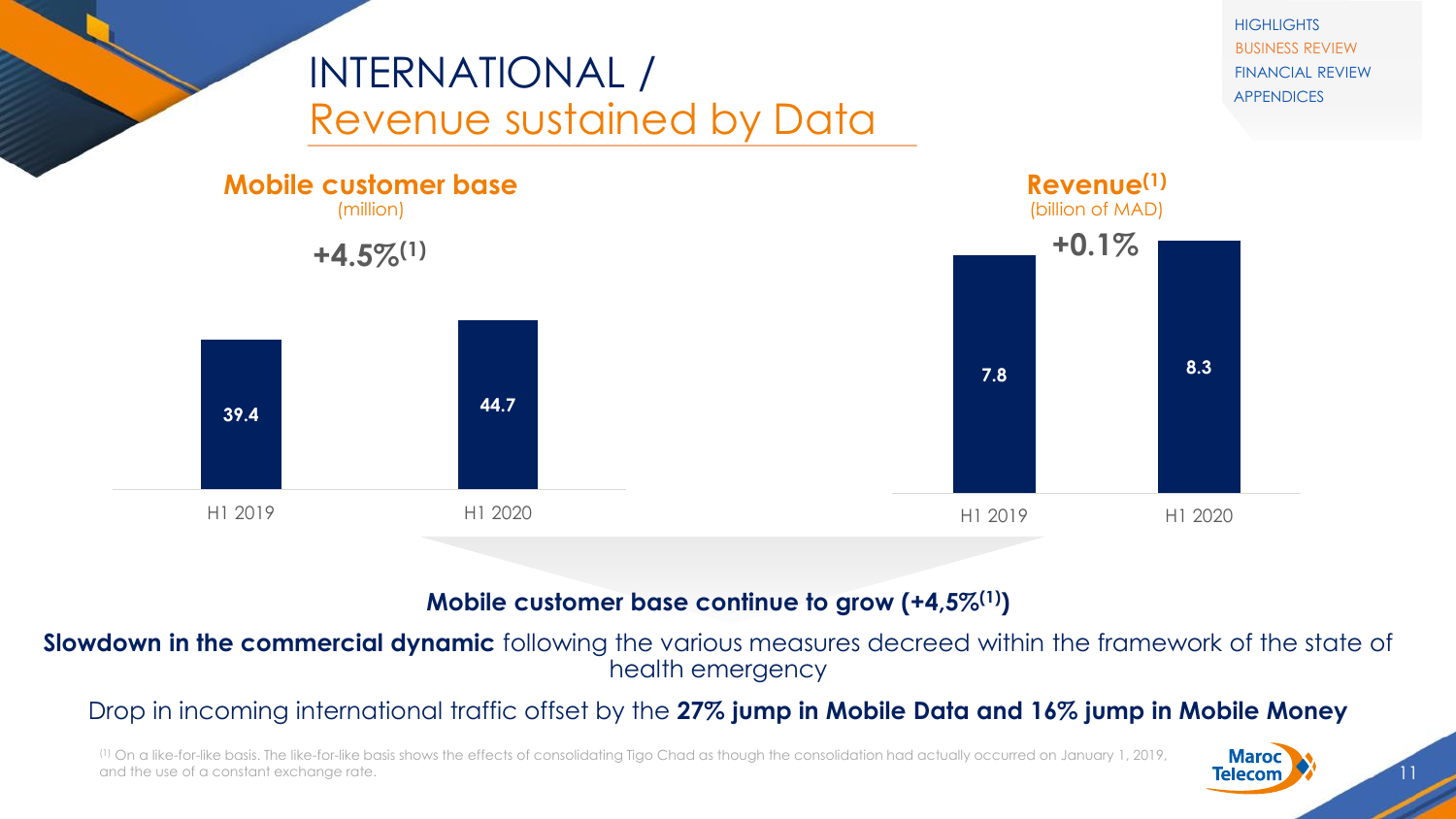

**53% increase in Data traffic driven by Fixed-line traffic during the lockdown period**

The rollout of extensions on 4G helped improve speeds and mobile coverage, which was 99% of the population in Mobile High Speed.

#### **Adjustment of capital expenditure to current circumstances**

During the 1<sup>st</sup> half of the year, capital expenditure was directed at supporting strong demand in fixed-line internet access, growth in Data traffic and quality of service.

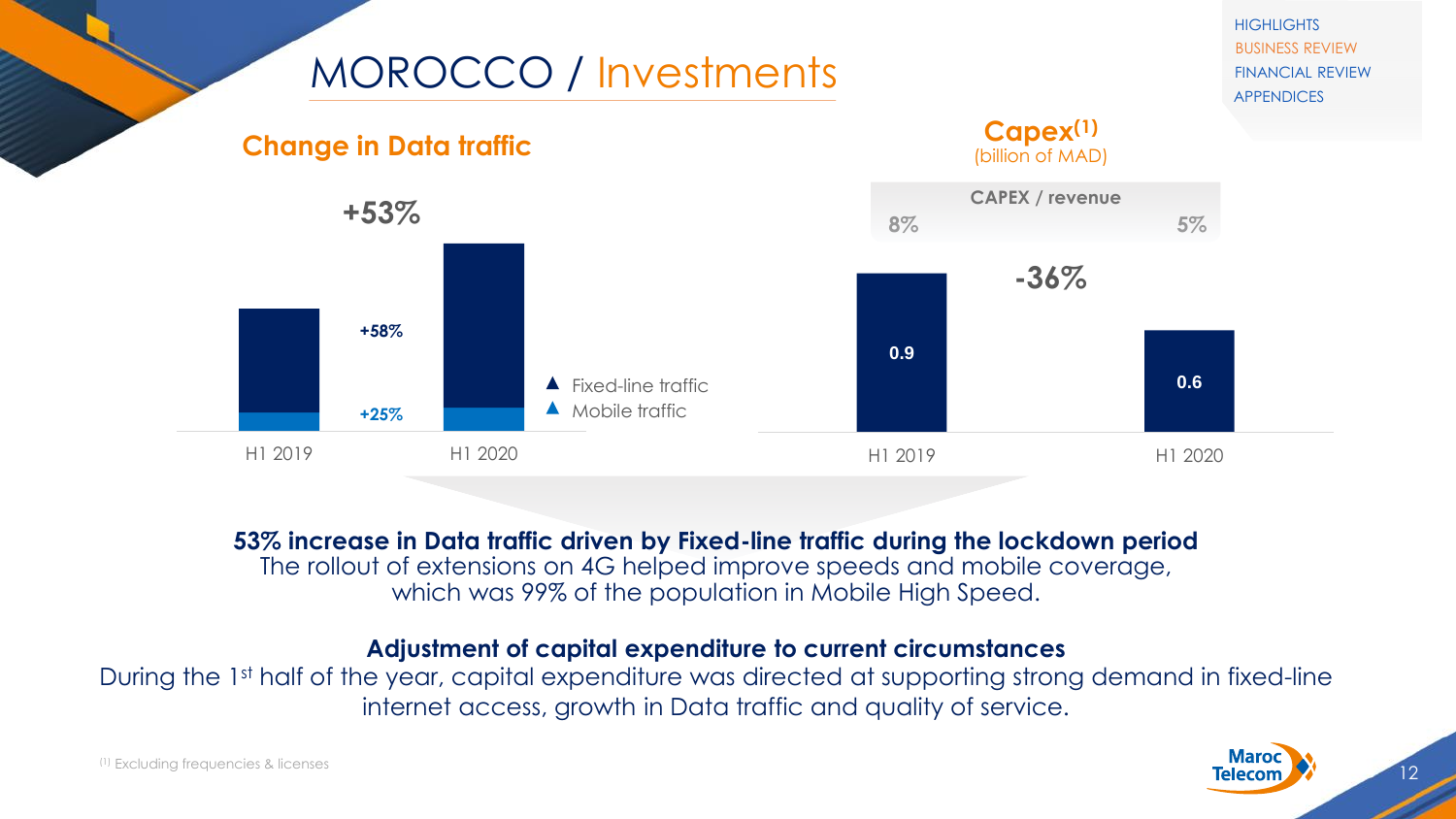## INTERNATIONAL / Investments

**HIGHLIGHTS** BUSINESS REVIEW FINANCIAL REVIEW APPENDICES



**Capital expenditure in the first half of the year was directed at broadening Mobile coverage,** with a focus on expanding Mobile Data and updating infrastructure in order to support growth in Data and Voice use.

(1) Modified following the integration of Tigo Chad (2) Excluding frequencies & licenses (3) At a constant exchange rate and factoring in the consolidation of Tigo Chad

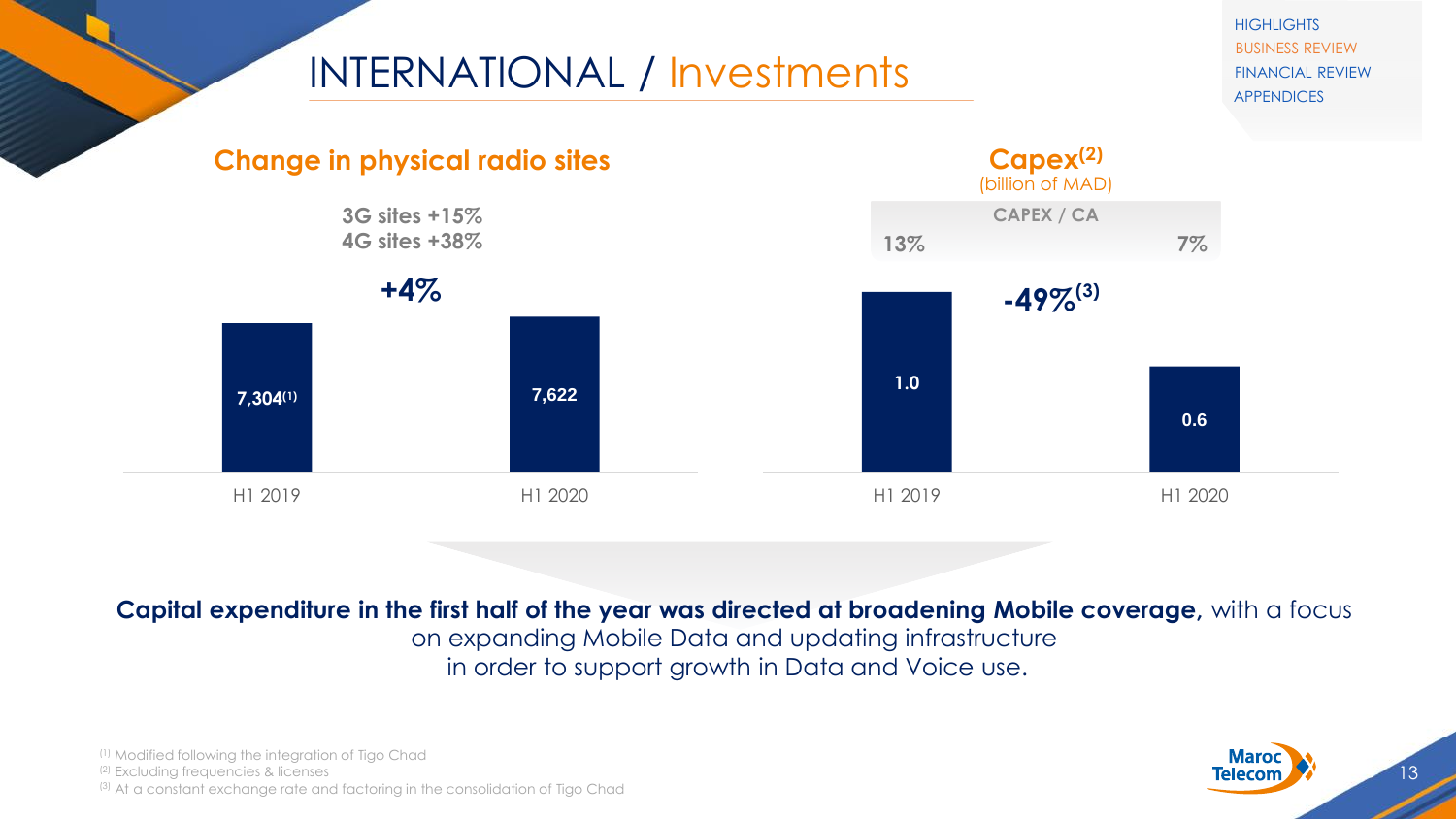

## FINANCIAL REVIEW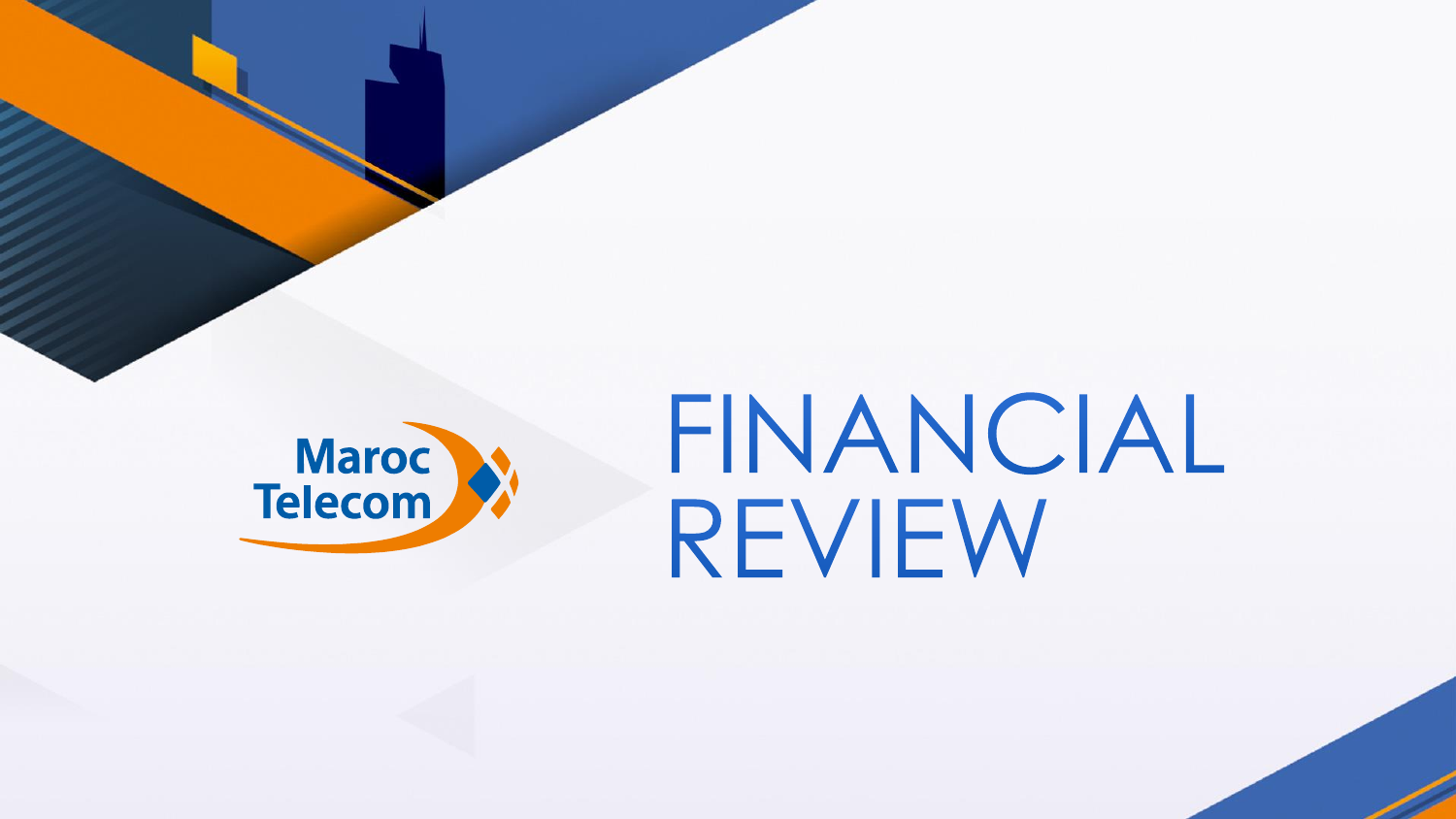## MOROCCO – Maintaining high margins

**HIGHLIGHTS** BUSINESS REVIEW FINANCIAL REVIEW APPENDICES

| Million of MAD                                          | H1 2019  | H1 2020        | Change    |
|---------------------------------------------------------|----------|----------------|-----------|
| Revenue                                                 | 10,713   | 10,524         | $-1.8%$   |
| <b>EBITDA</b>                                           | 6,136    | 5,980          | $-2.5%$   |
| Margin (%)                                              | 57.3%    | 56.8%          | $-0.5$ pt |
| Adjusted EBITA <sup>(1)</sup>                           | 4,170    | 4,037          | $-3.2%$   |
| Margin (%)                                              | 38.9%    | 38.4%          | $-0.6$ pt |
| <b>CAPEX</b>                                            | 877      | 564            | $-35.7%$  |
| Of which licenses and<br>frequencies                    | $\Omega$ | $\overline{0}$ |           |
| CAPEX / revenue (excluding<br>licenses and frequencies) | 8.2%     | 5.4%           | $-2.8$ pt |
| Adjusted CFFO <sup>(1)</sup>                            | 3,818    | 4,256          | $+11.5%$  |
| % EBITDA                                                | 62.2%    | 71.2%          | $+8.9$ pt |
| Net debt                                                | 15,299   | 11,891         | $-22.3%$  |
| Net debt / $EBITDA(2)$                                  | 1.2x     | 0.9x           |           |

#### **Good cash generation** (in million of MAD)



(1) Refer to Appendix 2

(2) Excluding IFRS16 impact

**Maroc Telecom**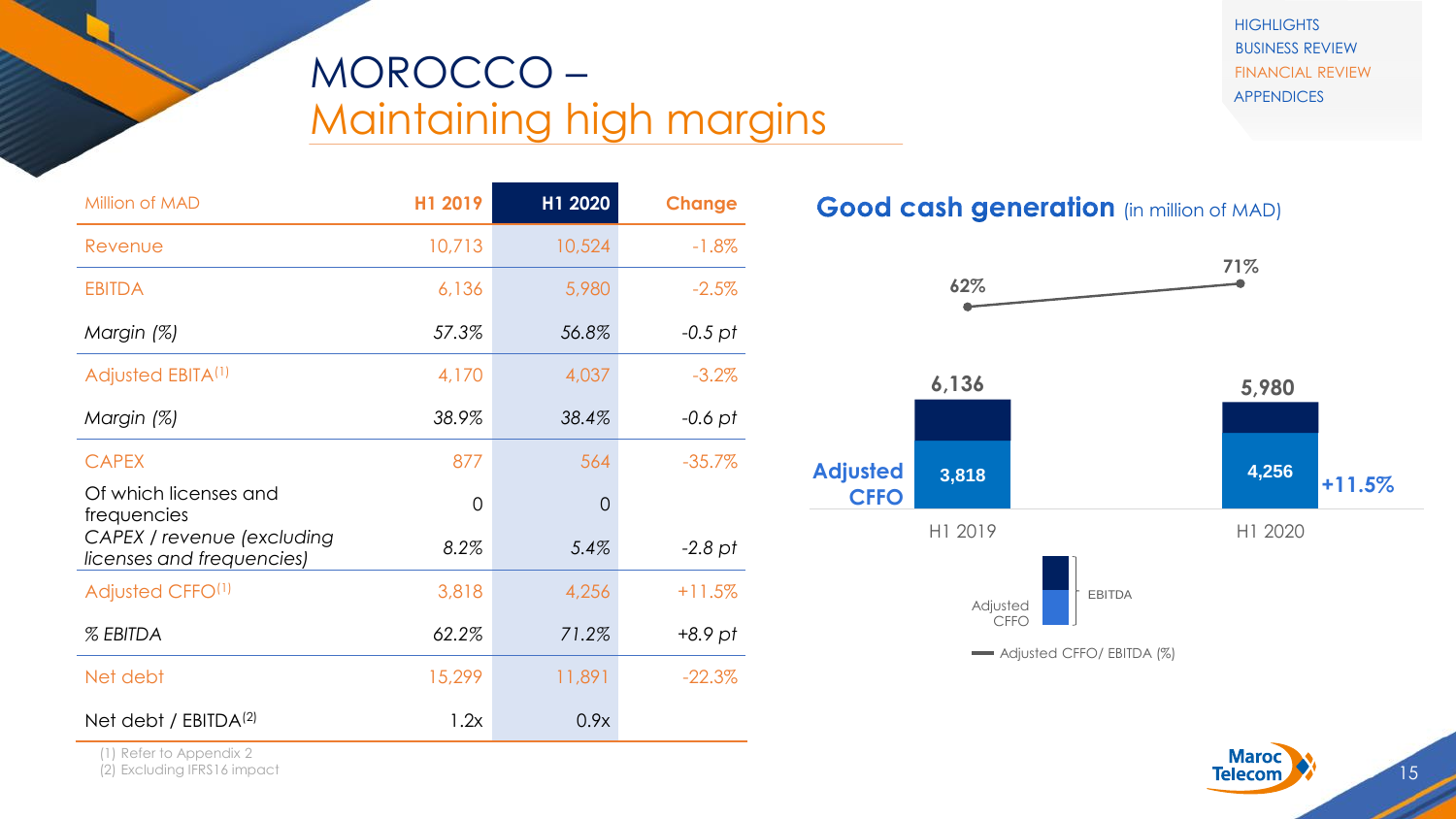## INTERNATIONAL

**HIGHLIGHTS** BUSINESS REVIEW FINANCIAL REVIEW APPENDICES

| Million of MAD                                          | H1-2019 | H1-2020  | Change             | Change<br>on a like-for-like<br>$\underline{\text{basis}}^{(1)}$ |
|---------------------------------------------------------|---------|----------|--------------------|------------------------------------------------------------------|
| Revenue                                                 | 7,824   | 8,318    | $+6.3%$            | $+0.1%$                                                          |
| <b>EBITDA</b>                                           | 3,273   | 3,623    | $+10.7%$           | $+8.5%$                                                          |
| Margin (%)                                              | 41.8%   | 43.6%    | $+1.7$ pt          | +3.4 pt                                                          |
| Adjusted EBITA <sup>(2)</sup>                           | 1,692   | 1,798    | $+6.3%$            | $+8.8\%$                                                         |
| Margin (%)                                              | 21.6%   | 21.6%    | $+0.0$ pt          | $+1.7$ pt                                                        |
| <b>CAPEX</b>                                            | 2,351   | 622      | $-73.5%$           | $-75.5\%$                                                        |
| Of which licenses and<br>frequencies                    | 1,327   | $\Omega$ |                    |                                                                  |
| CAPEX / revenue (excluding<br>licenses and frequencies) | 13.1%   | 7.5%     | $-5.6$ pt          | $-7.3$ pt                                                        |
| Adjusted CFFO <sup>(2)</sup>                            | 1,909   | 2,843    | $+48.9%$           | $+42.6%$                                                         |
| % EBITDA                                                | 58.3%   | 78.5%    | $+20.1 \text{ pt}$ | $+18.7$ pt                                                       |
| Net debt                                                | 8,698   | 8,206    | $-5.7\%$           | $+0.3%$                                                          |
| Net debt / $EBITDA(3)$                                  | 1.3x    | 1.1x     |                    |                                                                  |

(1) On a like-for-like basis. The like-for-like basis shows the effects of consolidating Tigo Chad as though the consolidation had actually occurred on January 1, 2019, and the use of a constant exchange rate (2) Refer to Appendix 2

#### (3) Excluding IFRS16 impact

**High EBITDA margin improved despite** the health crisis context  $(in %)$ 



#### **Solid cash generation** (in million of MAD)

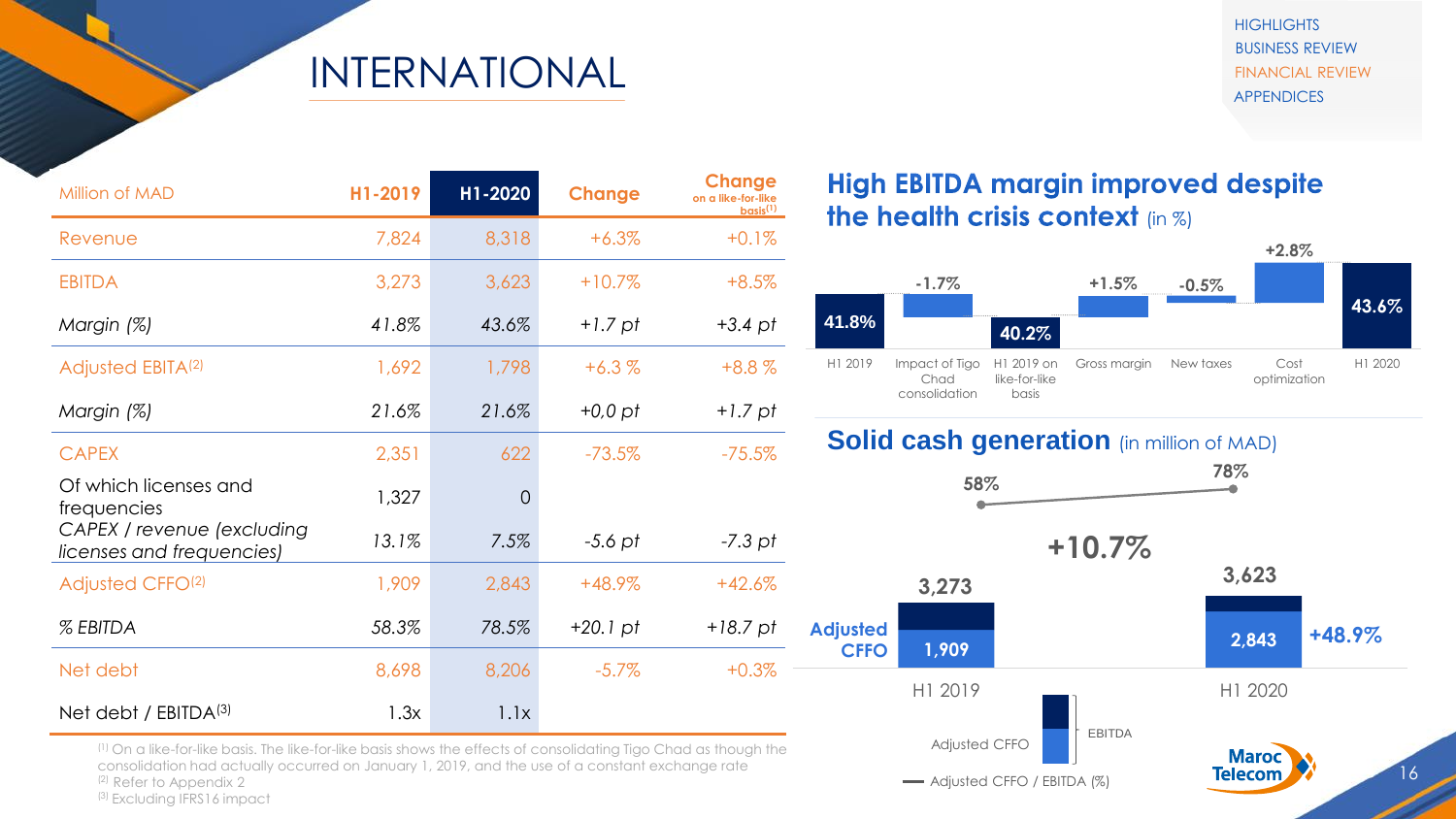## MAROC TELECOM GROUP Consolidated results

**HIGHLIGHTS** BUSINESS REVIEW FINANCIAL REVIEW APPENDICES

| Million of MAD                                    | H1-2019 | H1 2020  | Change    | <b>Change</b><br>on a like-for-like<br>basis <sup>(1)</sup> |
|---------------------------------------------------|---------|----------|-----------|-------------------------------------------------------------|
| Revenue                                           | 17,844  | 18,323   | $+2.7%$   | $+0.0%$                                                     |
| <b>EBITDA</b>                                     | 9,409   | 9,603    | $+2.1%$   | $+1.4%$                                                     |
| Margin (%)                                        | 52.7%   | 52.4%    | $-0.3$ pt | $+0.7$ pt                                                   |
| Adjusted EBITA <sup>(2)</sup>                     | 5,862   | 5,836    | $-0.5%$   | $+0.2%$                                                     |
| Margin (%)                                        | 32.9%   | 31.8%    | $-1.0$ pt | $+0.1$ pt                                                   |
| Financial income                                  | $-331$  | $-432$   | $+30.3%$  |                                                             |
| Corporate tax                                     | $-2040$ | $-1,958$ | $-4.0%$   |                                                             |
| Minority interests                                | $-463$  | $-437$   | $-5.6\%$  |                                                             |
| Adjusted net income <sup>(2)</sup><br>Group share | 3,022   | 3,006    | $-0.5%$   | $+1.5%$                                                     |
| Margin (%)                                        | 16.9%   | 16.4%    | $-0.5$ pt | $+0.3$ pt                                                   |

#### **Group share of adjusted net income** (in million of MAD)



(1) On a like-for-like basis. The like-for-like basis shows the effects of consolidating Tigo Chad as though the consolidation had actually occurred on January 1, 2019, and the use of a constant exchange rate <sup>(2)</sup> Refer to Appendix 2

**Maroc Telecom** 

17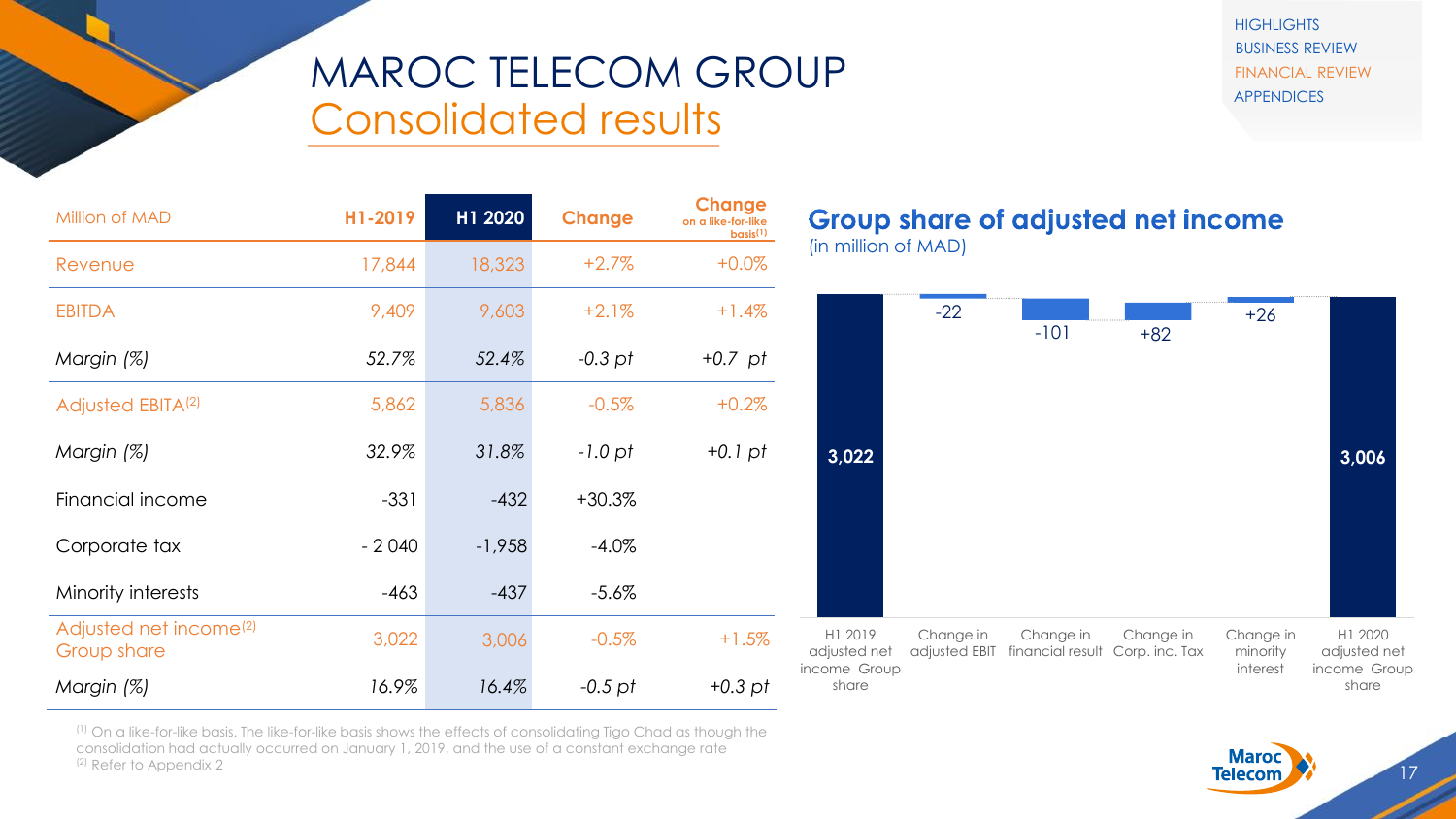## MAROC TELECOM GROUP Consolidated Cash Flow

**HIGHLIGHTS** BUSINESS REVIEW FINANCIAL REVIEW APPENDICES

| ╾<br>Million of MAD                                        | H1-2019  | H1 2020        | <b>Change</b> | <b>Change</b><br>on a like-for-like<br>basis <sup>(1)</sup> | <b>Net debt</b> (in million of MAD)                                                                    |
|------------------------------------------------------------|----------|----------------|---------------|-------------------------------------------------------------|--------------------------------------------------------------------------------------------------------|
| <b>EBITDA</b>                                              | 9,409    | 9,603          | $+2.1%$       | $+1.4%$                                                     |                                                                                                        |
| <b>CAPEX</b>                                               | 3,227    | 1,186          | $-63.3%$      | $-65.4%$                                                    |                                                                                                        |
| Of which licenses and<br>frequencies                       | 1,327    | $\overline{O}$ |               |                                                             | MAPI ROBOTA BOOMBOOK                                                                                   |
| CAPEX / revenue<br>(excluding licenses and<br>frequencies) | 10.7%    | 6.5%           | $-4.2$ pt     | $-5.4$ pt                                                   | Friday Maybash<br>License Manuscript<br>Indone Data<br>December 2019<br>Diridos Rocio<br>19it of Creck |
| Adjusted CFFO <sup>(2)</sup>                               | 5,728    | 7,099          | $+23.9%$      | $+22.2%$                                                    | VUMB 21                                                                                                |
| % EBITDA                                                   | 60.9%    | 73.9%          | $+13.1$ pt    | $+12.6$ pt                                                  | $+401$                                                                                                 |
| Financial expenses                                         | $-436$   | $-444$         | $+1.9%$       |                                                             | $+4,812$<br>$+431$                                                                                     |
| Income tax paid                                            | $-1,870$ | $-2,213$       | $+18,3%$      |                                                             | $+444$ $+2,213$<br>18,659<br>$+107$<br>$-7,099$<br>17,350                                              |
| <b>Adjusted CFAIT(2)</b>                                   | 3,422    | 4,443          | $+29,8%$      |                                                             |                                                                                                        |
| % EBITDA                                                   | 36.4%    | 46.3%          | $+9.9$ pt     |                                                             |                                                                                                        |
| Net debt                                                   | 21,034   | 18,659         | $-11.3%$      | $-9.0\%$                                                    | <b>ND/EBITDA</b><br>0.9x<br>1.1x                                                                       |
| Net debt / $EBITDA(3)$                                     | 1.1x     | 0.9x           |               |                                                             |                                                                                                        |



(1) On a like-for-like basis. The like-for-like basis shows the effects of consolidating Tigo Chad as though the consolidation had actually occurred on January 1, 2019, and the use of a constant exchange rate. (2) Refer to Appendix 2

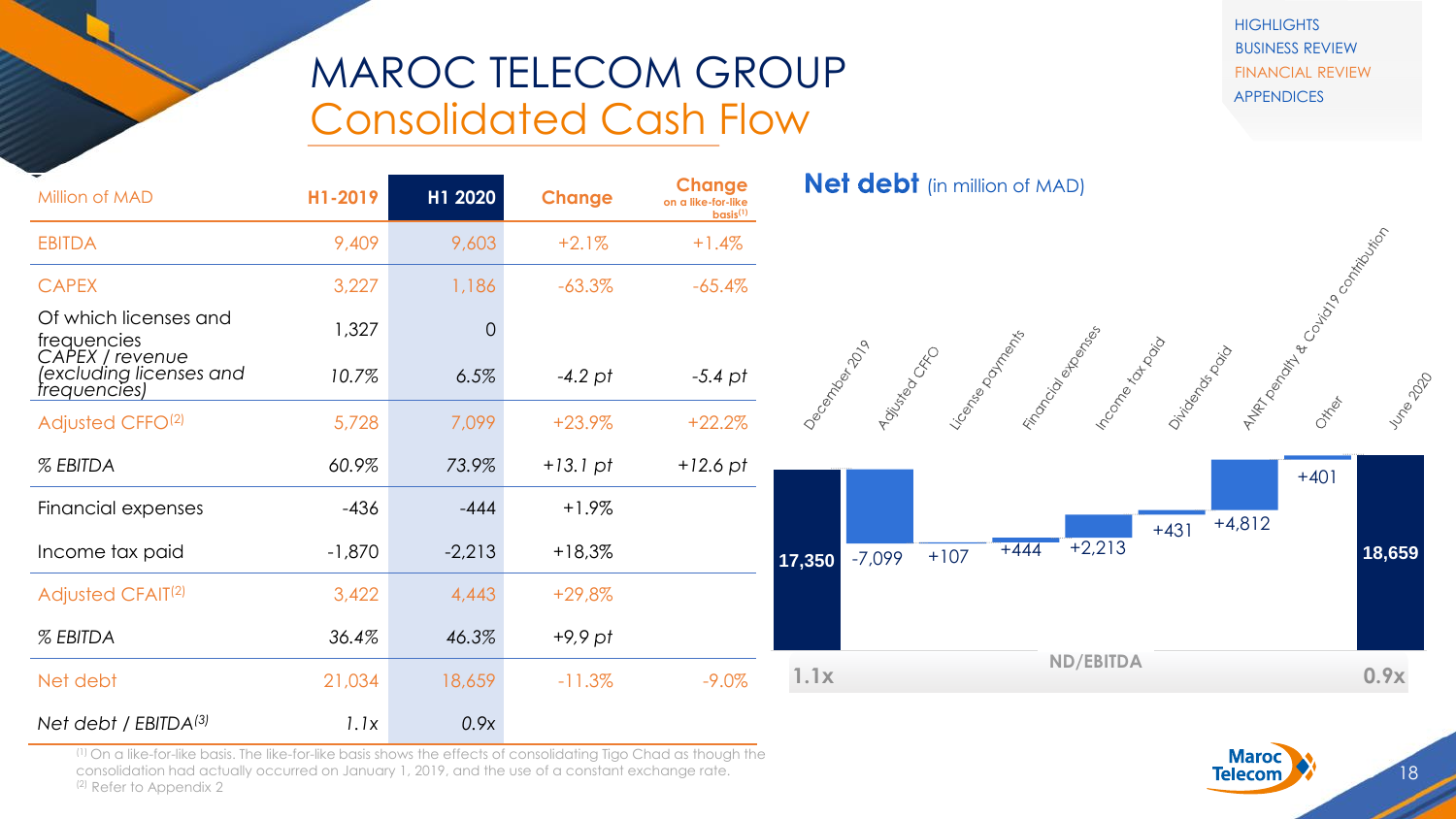

## APPENDICES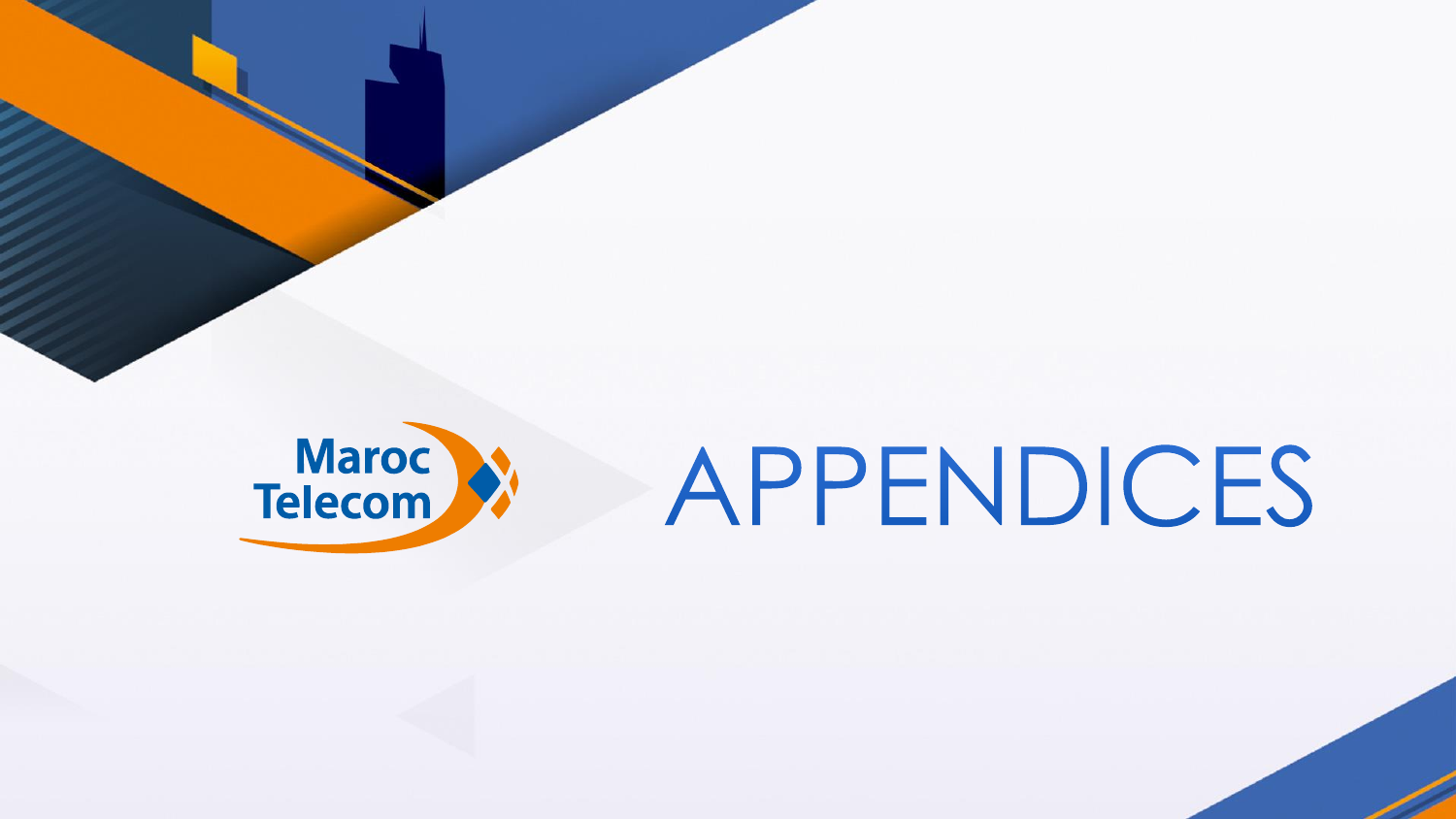

Le Morocco is expected to experience a recession in 2020 due to a significant fall in exports, tourism and financial transfers as well as a temporary hiatus in economic activity following the pandemic.

The COVID-19 pandemic has had a more significant impact on activity in the countries where the Group operates than expected in the first half 2020, and the recovery should prove more gradual than first thought.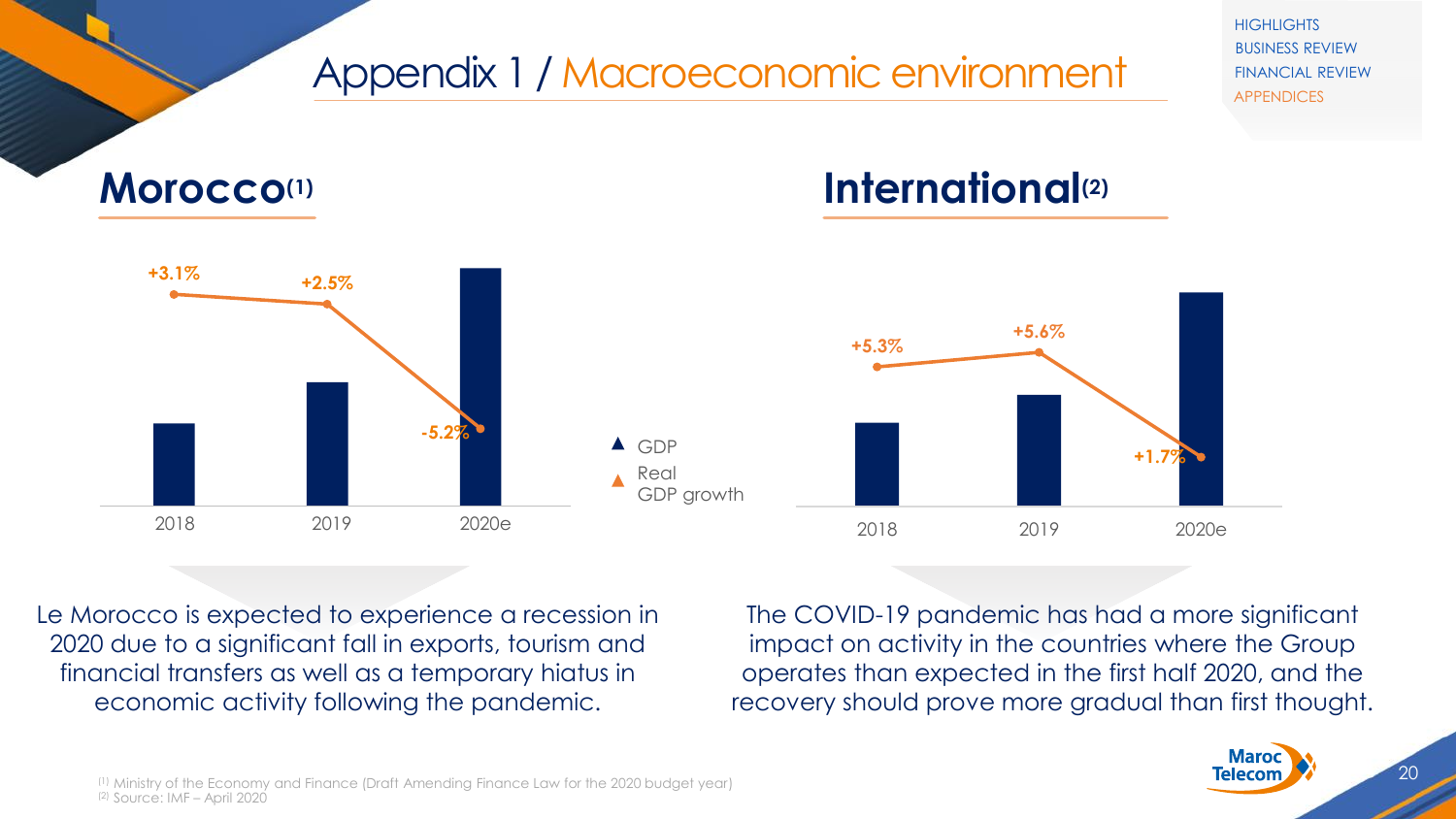## Appendix 2 / Transition from adjusted financial indicators to published financial indicators

**HIGHLIGHTS** BUSINESS REVIEW FINANCIAL REVIEW APPENDICES

|                                           |         | H1 2019       |          |          | H1 2020       |          |  |  |
|-------------------------------------------|---------|---------------|----------|----------|---------------|----------|--|--|
| <b>MAD</b> million                        | Morocco | International | Group    | Morocco  | International | Group    |  |  |
| <b>Adjusted EBITA</b>                     | 4,170   | 1,692         | 5,862    | 4,037    | 1,798         | 5,836    |  |  |
| <b>Published EBITA</b>                    | 4,170   | 1,692         | 5,862    | 4,037    | 1,798         | 5,836    |  |  |
| Adjusted net income - Group share         |         |               | 3,022    |          |               | 3,006    |  |  |
| Contribution Covid 19 fund                |         |               |          |          |               | $-1,038$ |  |  |
| <b>Published net income - Group share</b> |         |               | 3,022    |          |               | 1,969    |  |  |
| <b>Adjusted CFFO</b>                      | 3,818   | 1,909         | 5,728    | 4,256    | 2,843         | 7,099    |  |  |
| License payments                          |         | $-1,841$      | $-1,841$ |          | $-107$        | $-107$   |  |  |
| ANRT penalty                              |         |               |          | $-3,300$ |               | $-3,300$ |  |  |
| <b>Published CFFO</b>                     | 3,818   | 68            | 3,887    | 956      | 2,736         | 3,692    |  |  |

**Maroc Telecom**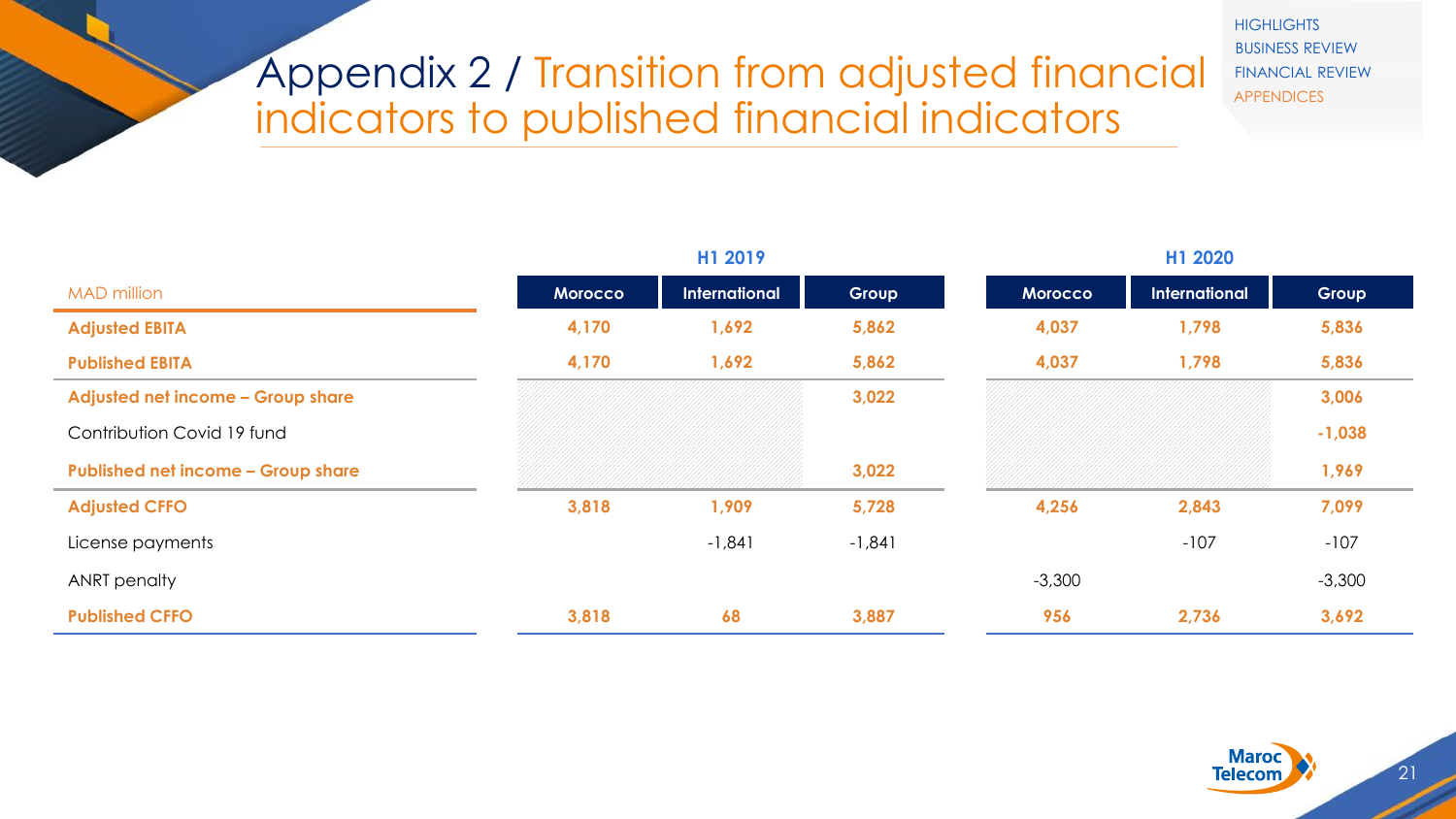## Appendix 3 / Impact of the adoption of IFRS 16

**HIGHLIGHTS** BUSINESS REVIEW FINANCIAL REVIEW APPENDICES

|                                           | H1 2020        |                      |                |  |  |  |
|-------------------------------------------|----------------|----------------------|----------------|--|--|--|
| <b>MAD million</b>                        | <b>Morocco</b> | <b>International</b> | Group          |  |  |  |
| <b>EBITDA</b>                             | $+137$         | $+138$               | $+275$         |  |  |  |
| <b>Adjusted EBITA</b>                     | $+23$          | $+21$                | $+44$          |  |  |  |
| <b>Group share of adjusted Net Income</b> |                |                      | $\overline{O}$ |  |  |  |
| <b>Adjusted CFFO</b>                      | $+137$         | $+138$               | $+275$         |  |  |  |
| <b>Net Debt</b>                           | $+881$         | $+729$               | $+1,610$       |  |  |  |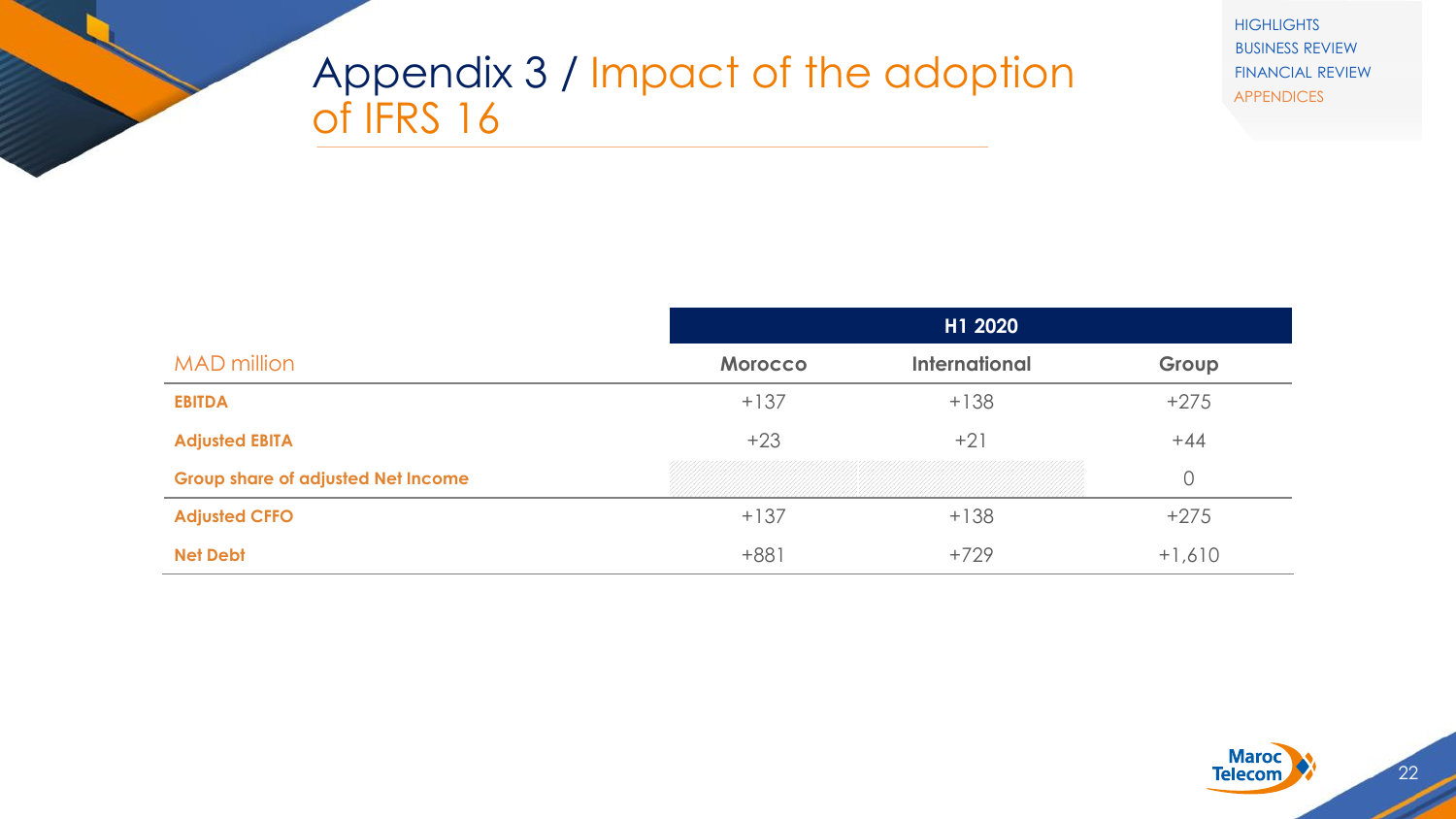

Between 2011 and 2013, Mobile call termination rates were on average linear at peak hours and off-peak hours.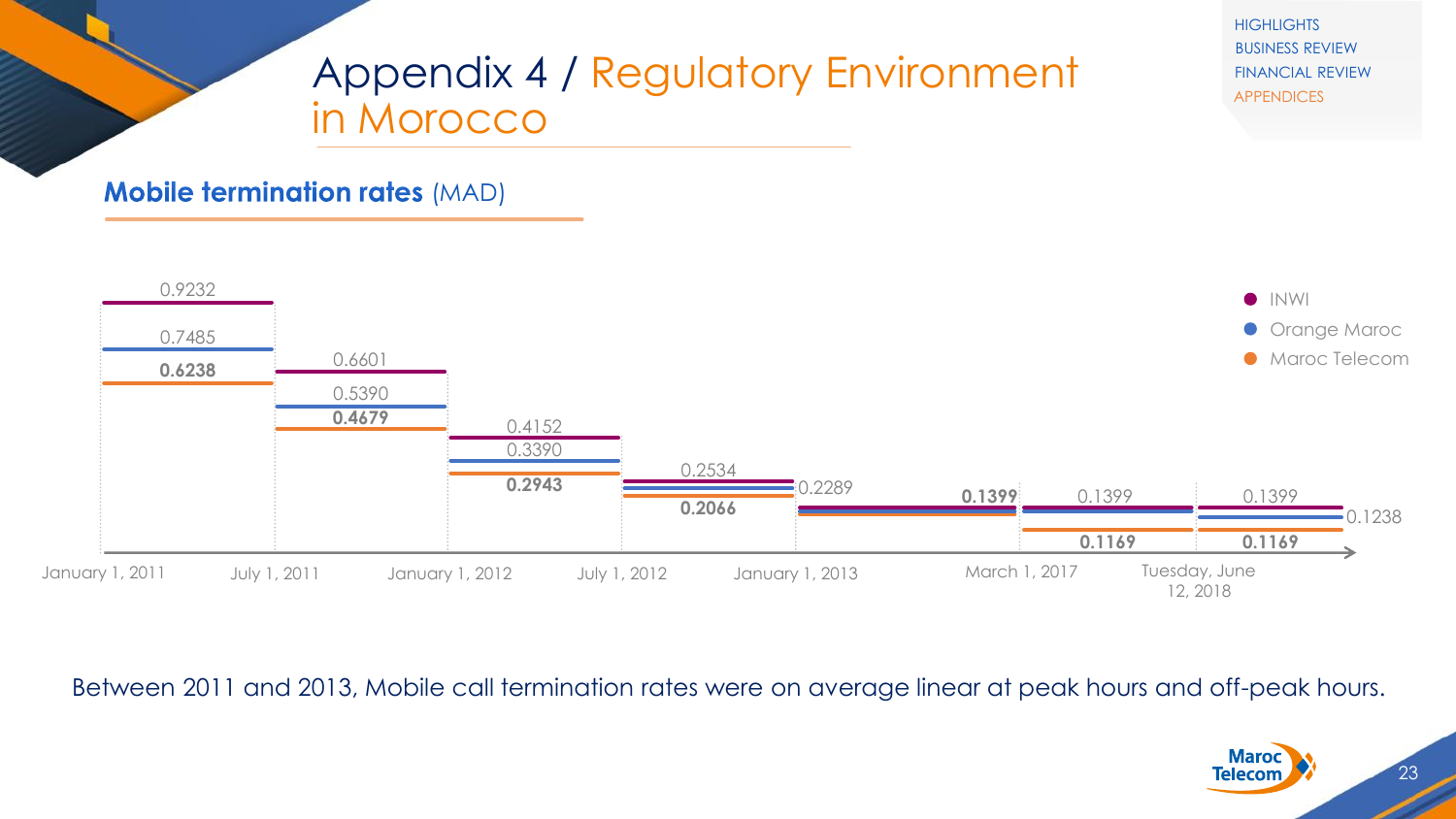## Appendix 5/ Current presence of the Maroc Telecom Group

**HIGHLIGHTS** BUSINESS REVIEW FINANCIAL REVIEW APPENDICES

|                                                 | MOROCCO<br>★ | MAURITANIA | FASO<br>BURKINA | GABON     | <b>MALI</b> | <b>CÔTE D'IVOIRE</b> | <b>BENIN</b> | <b>TOGO</b><br>★ | <b>NIGER</b> | AFRICA<br><b>CENTRAL</b> | CHAD |
|-------------------------------------------------|--------------|------------|-----------------|-----------|-------------|----------------------|--------------|------------------|--------------|--------------------------|------|
| <b>Acquisition year</b>                         |              | 2001       | 2006            | 2007      | 2009        | 2015                 | 2015         | 2015             | 2015         | 2015                     | 2019 |
| Percentage held                                 |              | 52%        | 61%             | 51%       | 51%         | 85%                  | 100%         | 95%              | 100%         | 100%                     | 100% |
| <b>Population (millions)</b>                    | 36.0         | 4.1        | 20.9            | 2.1       | 19.7        | 27.0                 | 12.1         | 8.4              | 24.2         | 5.3                      | 13.1 |
| GDP (\$ billion)                                | 125          | 5.9        | 15.8            | 17.6      | 19.0        | 48.4                 | 15.5         | $6.0\,$          | 10.3         | 2.5                      | 11.9 |
| <b>Mobile penetration</b>                       | 131%         | 97%        | 97%             | 143%      | 96%         | 141%                 | 79%          | 77%              | 47%          | 28%                      | 49%  |
| <b>Mobile market share</b><br>(customer base)   | 43%          | 64%        | 42%             | 54%       | 36%         | 25%                  | 44%          | 53%              | 28%          | 11%                      | 52%  |
| <b>Competitive position</b>                     | 1/3          | 1/3        | 2/3             | 1/2       | 2/3         | 3/3                  | 2/3          | 2/2              | 2/4          | 3/4                      | 1/2  |
| 2G/3G technology                                |              |            |                 |           |             |                      |              |                  |              |                          |      |
| <b>4G technology</b>                            |              |            |                 | $\bullet$ |             |                      |              |                  |              |                          |      |
| Source: Dataxis - Q1 2020, FMI & ANRT - Q4 2019 |              |            |                 |           |             |                      |              |                  |              | <b>Maroc</b><br>Tolocom  |      |